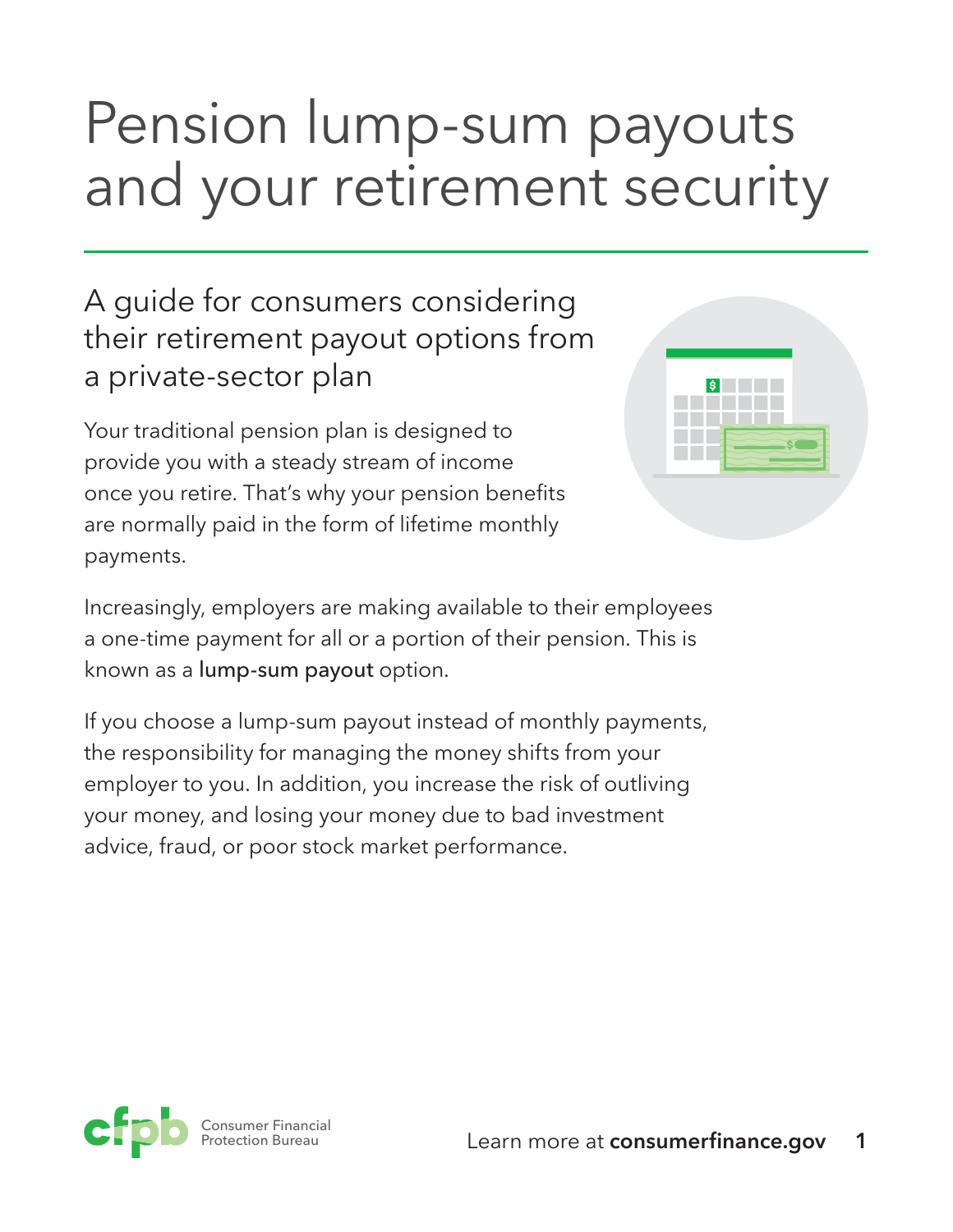## Questions to ask before accepting a lump sum

## 1. Will you be at risk of running out of money?

The monthly payment option offers steady lifetime income, which substantially reduces your risk of running out of money later in life. This is especially important if either you or your spouse is in good health or if either of you has a family history of longevity (for example, you have close relatives living into their 80s or older). A lump-sum payout, however, might make sense if you are in critically poor health, or if you and your spouse already have sufficient income to cover your basic living expenses.

### 2. Are you taking your pension in a lump sum because you're worried that you may not live long enough to get back what you've earned?

The monthly pension payment still may be a good choice if you are concerned about the retirement security of your spouse or other beneficiaries. Most plans allow you to provide monthly benefits to your spouse or another beneficiary after your death through something called a joint and survivor payout option.

#### Where can you find more information about your payout options?

Ask your employer for your pension plan administrator contact information. Your plan administrator will provide you with more specific information about your payout options.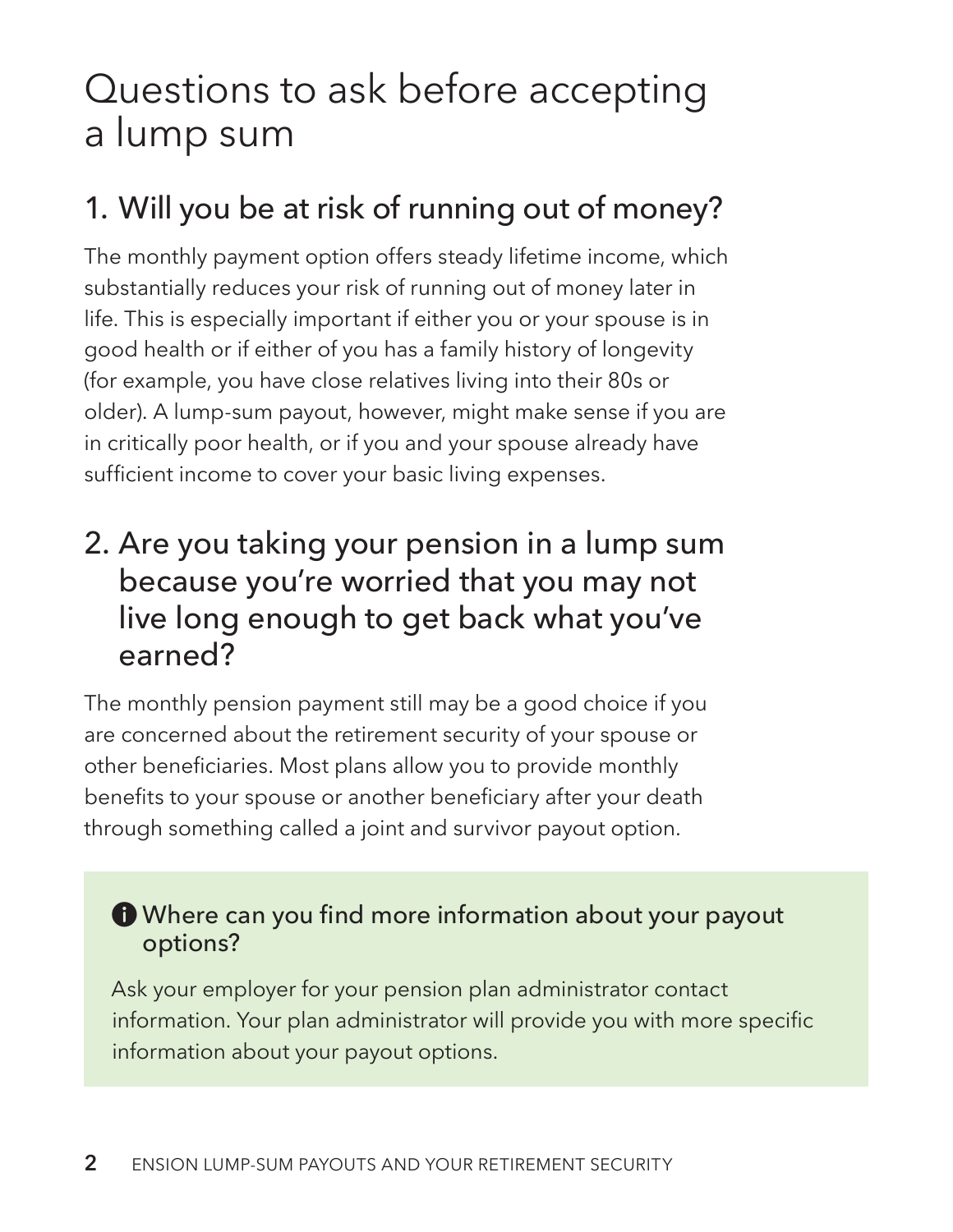## 3. Will you have the necessary investment skills?

When you choose a monthly pension payment, your pension plan manages the pension. This means you don't have to worry about your investment skills and how your skills may change as you get older. In addition, you don't have to worry about calculating how much you should withdraw regularly to make your money last. A monthly pension payment gives you a fixed amount every month over your whole life, so you don't have to worry about changes in the stock market. In contrast, a lump-sum payout can give you the flexibility of choosing where to invest or save your money, and when and how much to withdraw.

## 4. Is your money protected?

Your pension is typically insured by the Pension Benefit Guaranty Corporation (PBGC). In the event your company declares bankruptcy or can't make its payments, this federal agency guarantees your payments up to a certain amount. Your pension payments are also protected against certain creditor claims. When you take a lump-sum payout, you lose these protections.

The protections for your lump-sum money will depend on where and how you decide to save or invest it. For example, if you choose to invest your lump sum in the stock market, you could lose some or all of your money to poor investment performance, and could lose certain bankruptcy protections.

### $\bigoplus$  Online resources

To find out more about PBGC's guarantee limits and whether your plan is covered, go to [pbgc.gov](http://www.pbgc.gov/)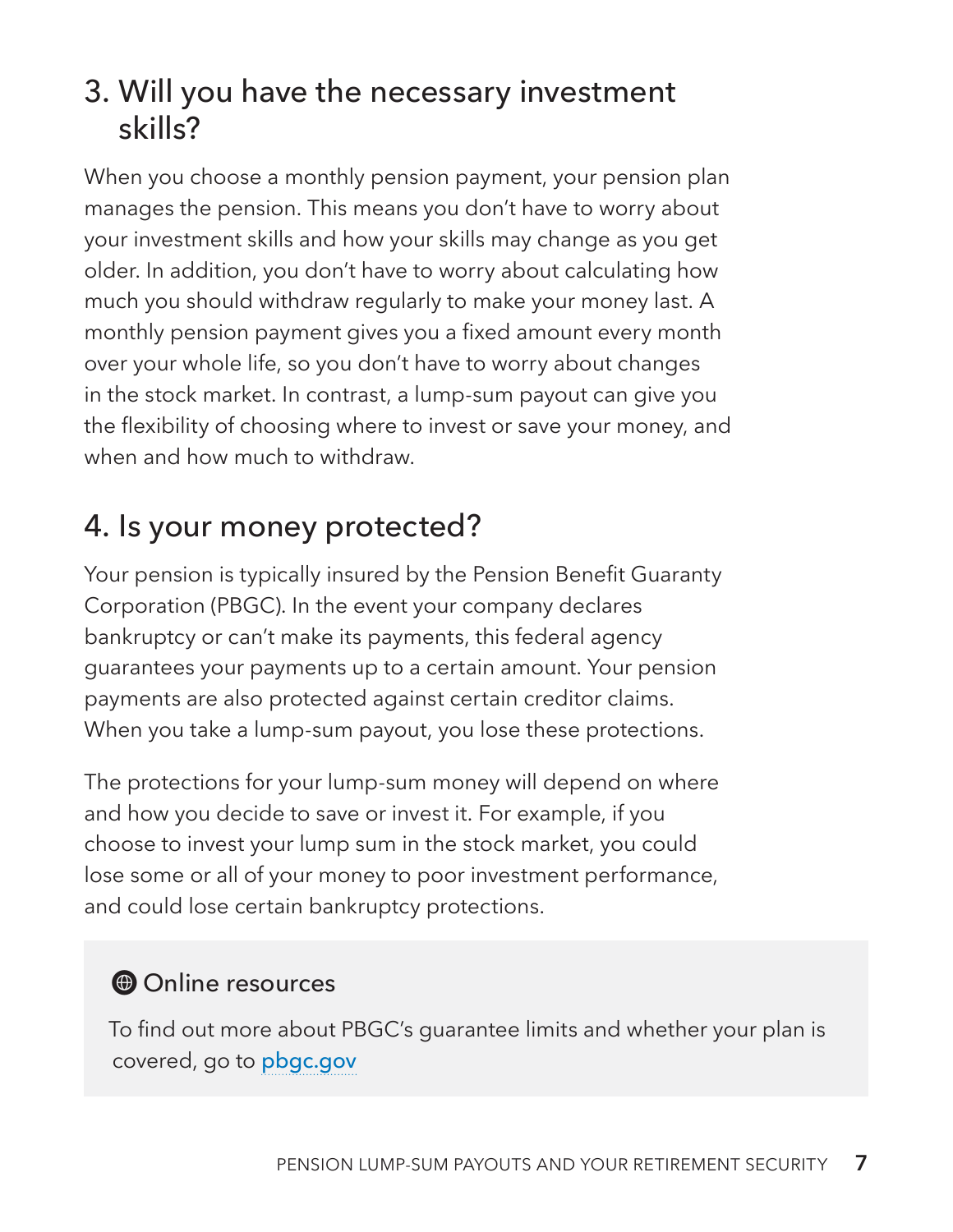## 5. Should you take a lump sum in order to buy a private annuity?

If you want an annuity that gives you regular guaranteed monthly income, you're generally better off staying with the monthly payment option within your pension plan. A similar annuity from a private company will usually cost you more because it charges to cover costs like a commission to the person who sells it to you.

## 6. Is a combination of payouts possible?

Only a few plans allow people to take a combination of payouts. You may decide that the value of your pension is too small to do both. Some married couples may choose to take one spouse's pension as a lump-sum payout and the other spouse's pension as a monthly payment.

#### What if you have a 401(k) or similar individual retirement account?

This guide is for consumers considering a lump-sum payout from a traditional pension plan. If you have a 401(k), IRA or similar individual retirement savings account, your payout options are typically a one-time lump-sum payout or regular withdrawals from your savings. Some 401(k) plans offer an option to convert your savings into a lifetime monthly pension payment. Ask your employer if this option is available to you.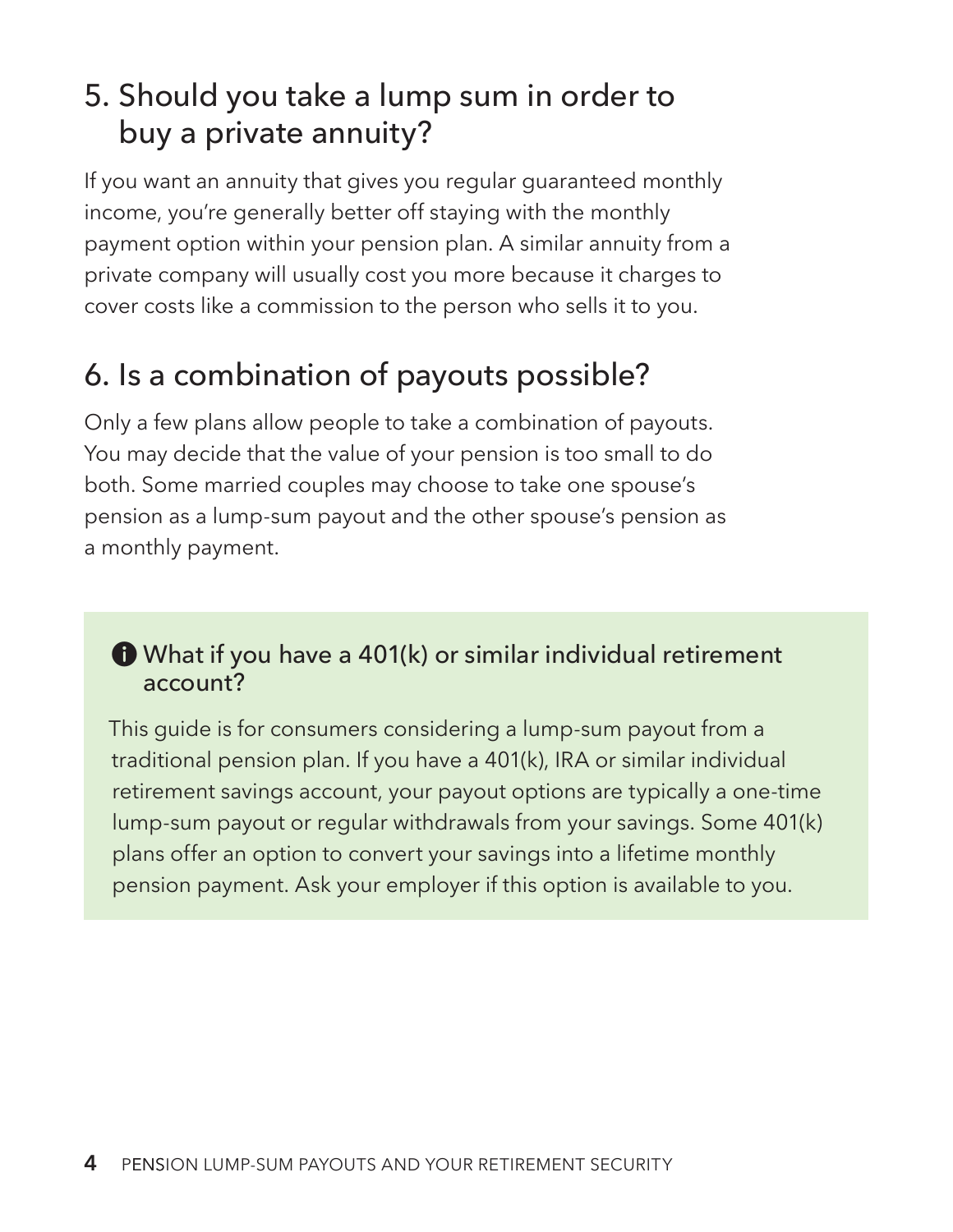## Regardless of the payout you choose

### Detect and correct errors in your pension or lump sum calculation

**Know:** Mistakes can happen! Many factors determine your payment amount:

- Your age
- § Your years of work
- Your earnings history
- The terms of your plan
- § Taxes withheld

**Act:** Take a look at your most recent pension statement. It can help you verify that the information used to calculate your payout is correct.

#### $\bigoplus$  Online resources

**Learn:** The ten most common mistakes in calculating a pension from the Department of Labor [dol.gov/agencies/ebsa/about-ebsa/our-activities/](https://www.dol.gov/agencies/ebsa/about-ebsa/our-activities/resource-center/publications/10-common-causes-of-errors-in-pension-calculation) [resource-center/publications/10-common-causes-of-errors-in-pension](https://www.dol.gov/agencies/ebsa/about-ebsa/our-activities/resource-center/publications/10-common-causes-of-errors-in-pension-calculation)[calculation](https://www.dol.gov/agencies/ebsa/about-ebsa/our-activities/resource-center/publications/10-common-causes-of-errors-in-pension-calculation)

**Help:** A pension counselor can answer your questions about your pension, and help you solve problems like errors in the calculation of your payout. Find free advice from a nonprofit or federally-funded pension counselor at [pensionhelp.org](https://pensionhelp.org/)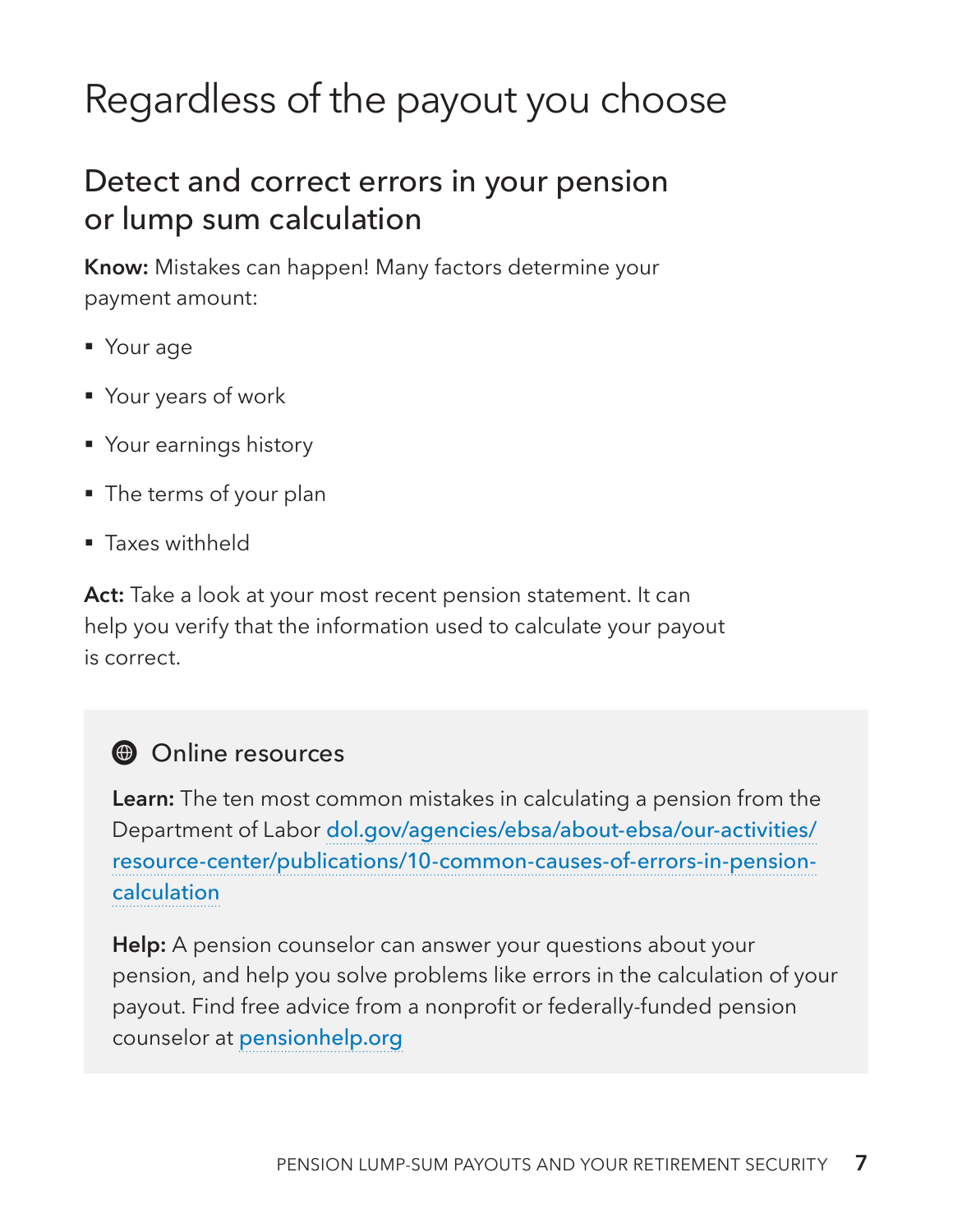## If you choose a lump-sum payout

### Plan for tax consequences

**Know:** You will pay taxes on your lump-sum payout. Your lump sum money is generally treated as ordinary income for the year you receive it (rollovers don't count; see below). For this reason, your employer is required to withhold 20 percent of the payout.

In addition to paying income tax, you will owe an additional 10 percent penalty tax, if you take a lump-sum payout before age 59½.

Act: If you don't need all the money immediately, consider rolling it over into a qualified retirement account. This will protect your money from the 10 percent early withdrawal penalty and defer income taxes until you take money out.

### $\bigoplus$  Online resources

**Learn:** The rollover process and the different qualified rollover options from the IRS [nasaa.org/about-us/contact-us/contact-your-regulator](http://www.nasaa.org/about-us/contact-us/contact-your-regulator/)

**Help:** A tax professional or accountant can help you understand your choices and the tax implications. Find a guide offering information about free tax information and services at [irs.gov/individuals/free-tax-return](https://www.irs.gov/individuals/free-tax-return-preparation-for-you-by-volunteers)[preparation-for-you-by-volunteers](https://www.irs.gov/individuals/free-tax-return-preparation-for-you-by-volunteers)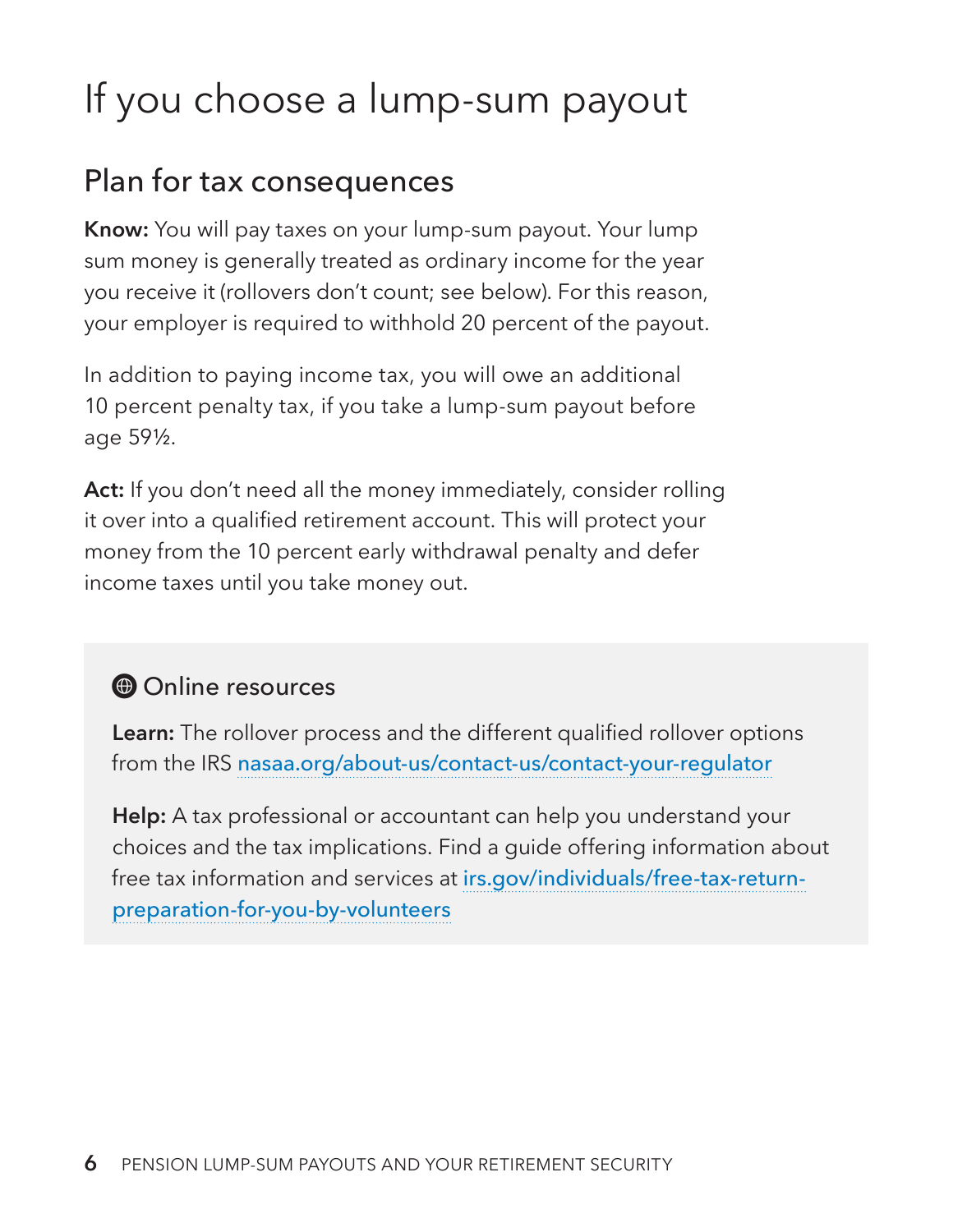### Make your money last

**Know:** You and your spouse may spend 20 or more years in retirement. Over time the value of your lump sum can erode due to:

- Fees and commissions
- § Market fluctuations
- Inflation

**Act:** Start learning about the different savings and investment products available, and how they match your personal goals and needs. Seek professional help as needed. Never keep large amounts of cash at home.

### **Online resources**

**Learn:** Tips, tools and other resources for investors: **[investor.gov](http://investor.gov/)** 

**Help:** A competent financial planner or adviser can help you manage and protect your lump-sum payment. Be wary of advisers who receive a commission from selling you particular products or investments. Be sure to check their credentials, complaint history, and possible conflicts of interest. Find a guide to help you assess the qualifications of a financial advisor at [pueblo.gpo.gov/CFPBPubs/CFPBPubs.php?PubID=13096](https://pueblo.gpo.gov/CFPBPubs/CFPBPubs.php?PubID=13096)